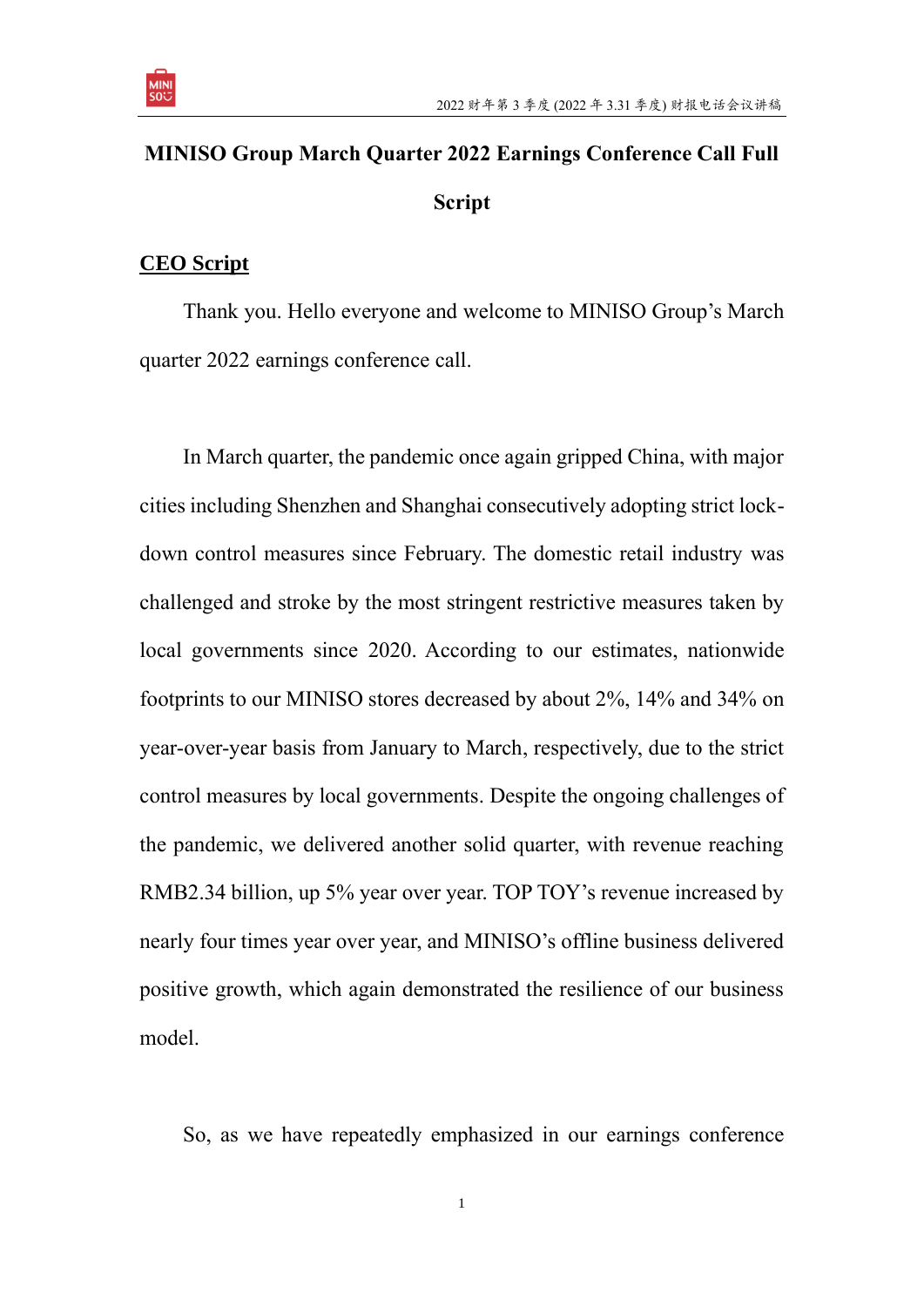

calls over the past few quarters, the pandemic will weigh on consumer demands and thus our near-term results, however, our business model has demonstrated its great resilience and flexibility under extreme market environments over the past two years. According to a report from Frost Sullivan, MINISO's leadership position has been further consolidated: our market share in global branded variety retail market has increased from 5.2 per cent in 2019 to 6.7 per cent in 2021, during the same time, our market share in China has also increased from 10.9 per cent to 11.4 per cent.

I am pleased to see several positive trends in our business and let me share with you:

Firstly, in China, we continued to execute MINISO's brand upgrade as planned. By integrating the concept of interest-based consumption into product development, our newly-launched products, which feature "appealing, useful and playful", have higher gross margin compared with our traditional products. As a result, gross margin for this quarter reached 30.2 per cent, up 2.1 per cent year over year, and we are pleased to see this trend of year-over-year increase in gross margin continued in April.

Secondly, benefiting from the pandemic control in many overseas countries and regions, MINISO's overseas business continues to recover, revenue for March quarter was RMB520 million, up 17 per cent year over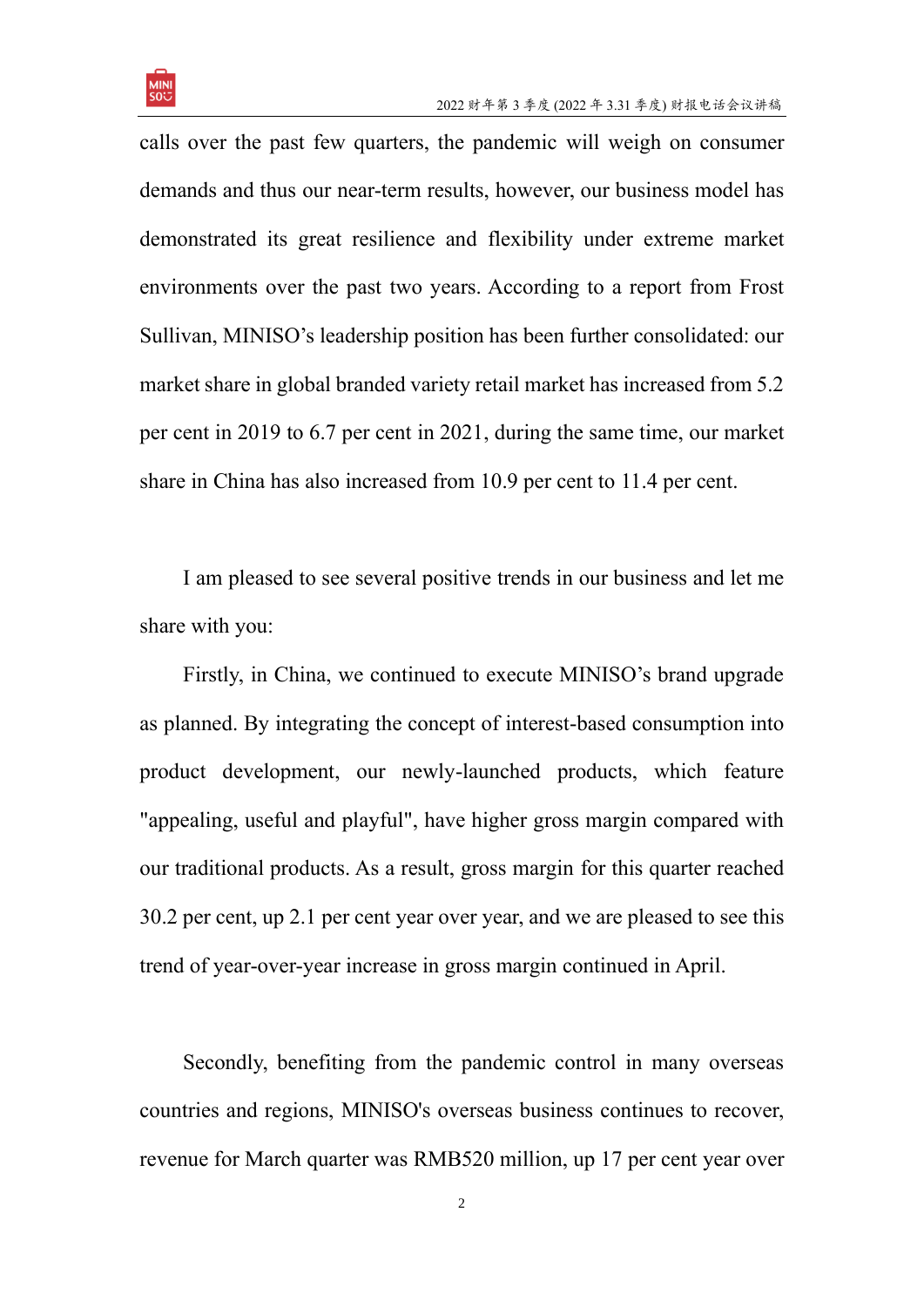

year. Our globalized operation provided us more space and flexibility of future growth compared to peer companies.

Thirdly, global retail industry is challenged by cost pressures as many countries including the U.S. are entering one of the highest inflation in four decades, many retailers are challenged by ongoing pressures in cost and inventory. Consumers tend to look for value in such a high-inflation environment, which is a good opportunity for us.

To tackle the global inflation, we will continue to leverage our core capabilities in supply chain and ensure the value proposition of MINISO products globally. Specifically, with our deep cooperation with more than 1,000 qualified suppliers, our strong bargaining power and flexible costplus pricing model, MINISO is better positioned than peers to cope with the rising cost pressures.

Meanwhile, we are capable to maintain a healthy inventory level. Inventory turnover days worldwide for MINISO have returned to around 60-70 days, which is industry-leading and a relatively normalized level of pre-pandemic.

In March quarter in China, revenue of MINISO brand was RMB1.69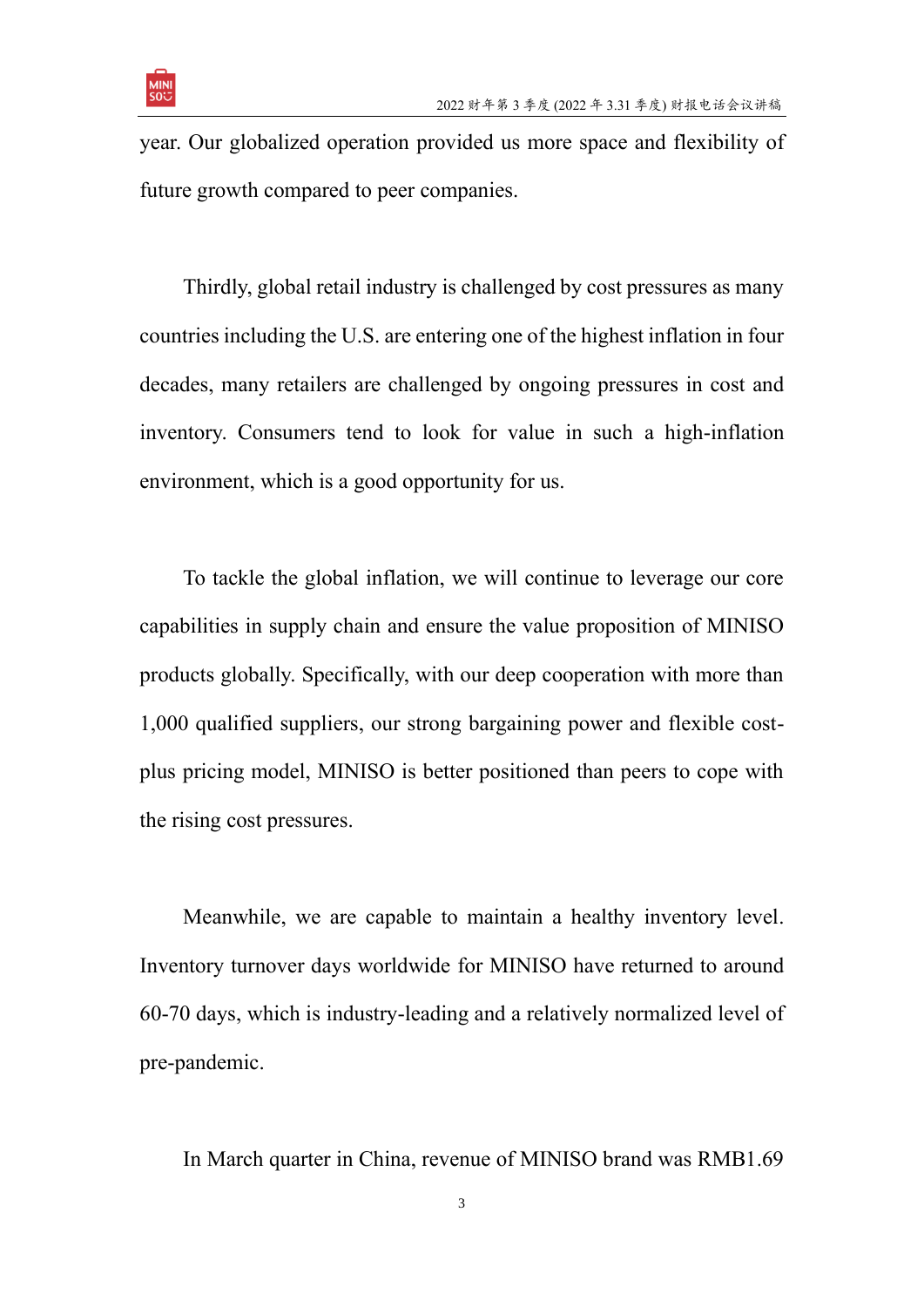

billion, among which offline stores recorded a revenue of RMB1.56 billion, up slightly year over year; e-Commerce business recorded a revenue of RMB130 million, and a healthy margin profile.

MINISO added 29 stores on a net basis during March quarter in China, compared to 44 stores a year ago. Typically, our store opening in China has seasonality, with March quarter the lowest season due to the long vacation of Chinese Lunar New Year. In 2022, another drag of new store opening was the pandemic. In coming quarters of 2022, we will adjust the pace of store opening in China dynamically according to the development of the pandemic control, and reduce operational risks of MINISO retail partners.

In our earning call last quarter, we introduced the roadmap of the strategic upgrade for MINISO brand, here are some updates. In March quarter, we have accomplished the refreshment in substantially all of MINISO stores in China as planned. This refreshment features MINISO's new slogan of "Light up wonderful life in 99 countries and regions", together with our brand-new interested-based products, will offer better shopping experience. We continued to execute our IP strategy well, with gross margin of new IP products improved by low single digits year-overyear. In the coming quarters, we will also dynamically adjust our marketing plans according to the situation of China's consumer market and pursue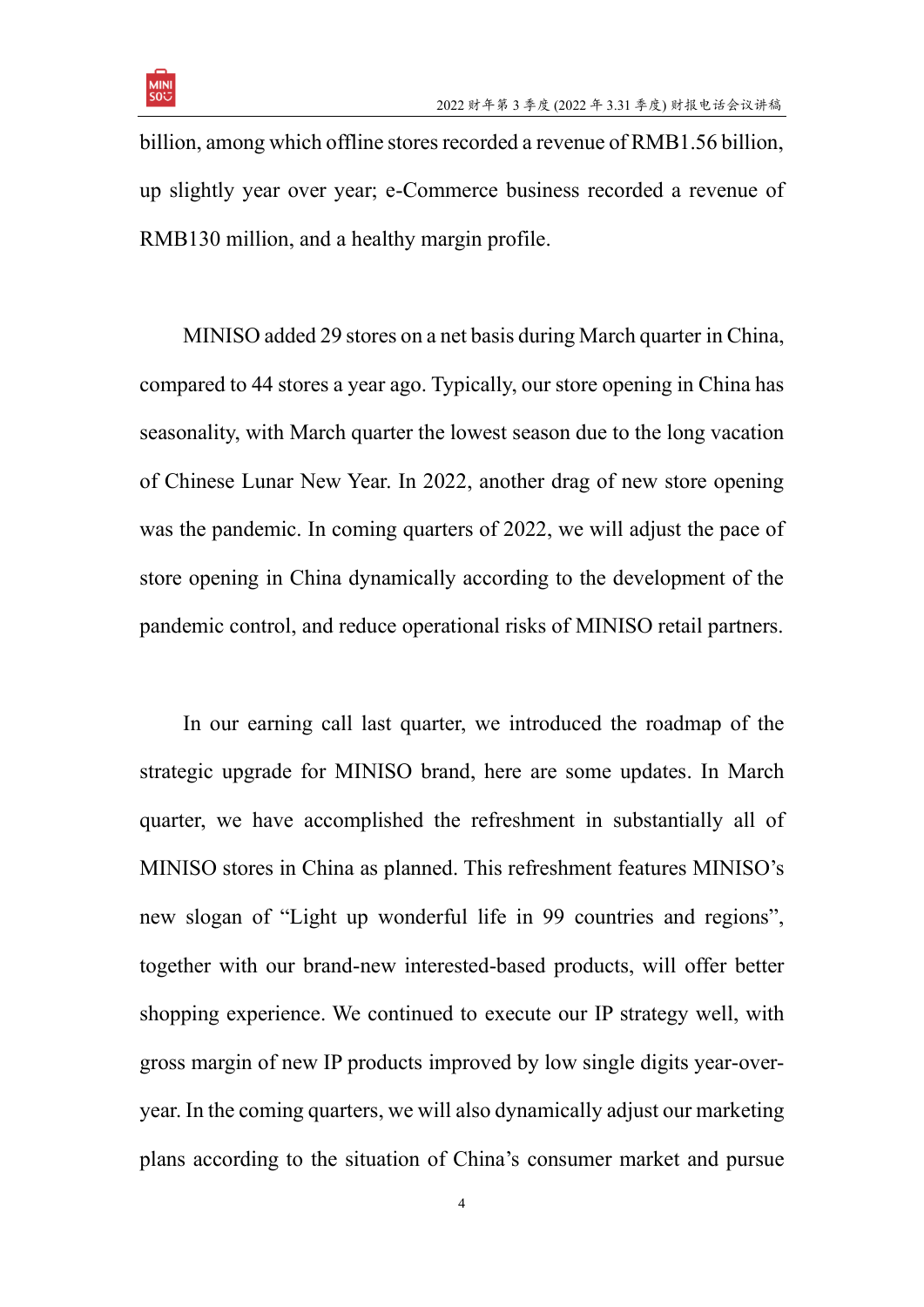

healthy ROI.

MINISO is strategically committed to deepening consumer engagement and driving repurchase by providing improved omni-channel experience to them. As you know, we have been actively exploring various possibilities for our membership operation, last September we launched MINISO's paying membership program, and has achieved preliminary progress. Members need to pay an annual subscription fee of RMB79 to enjoy a bunch of exclusive rights, for example, they can receive a package of coupons, enjoy additional discounts and exclusive products, among others, and these rights can be enjoyed in every MINISO store in China and our Wexin mini program. This program has been warmly received by our fans and we have rapidly accumulated more than 1 million paying members. Based on our A-B testing, the average incremental spending of consumers after they become paying member is encouraging.

Moving to overseas operations. Revenue for March quarter was about RMB520 million, up 17% year over year.

During March quarter, we observed an encouraging year-over-year sales growth in overseas market as a whole. Total GMV increased 30% year over year, GMV growth in distributor markets were even higher. By regions, Europe as a whole increased by 85 per cent YoY, North America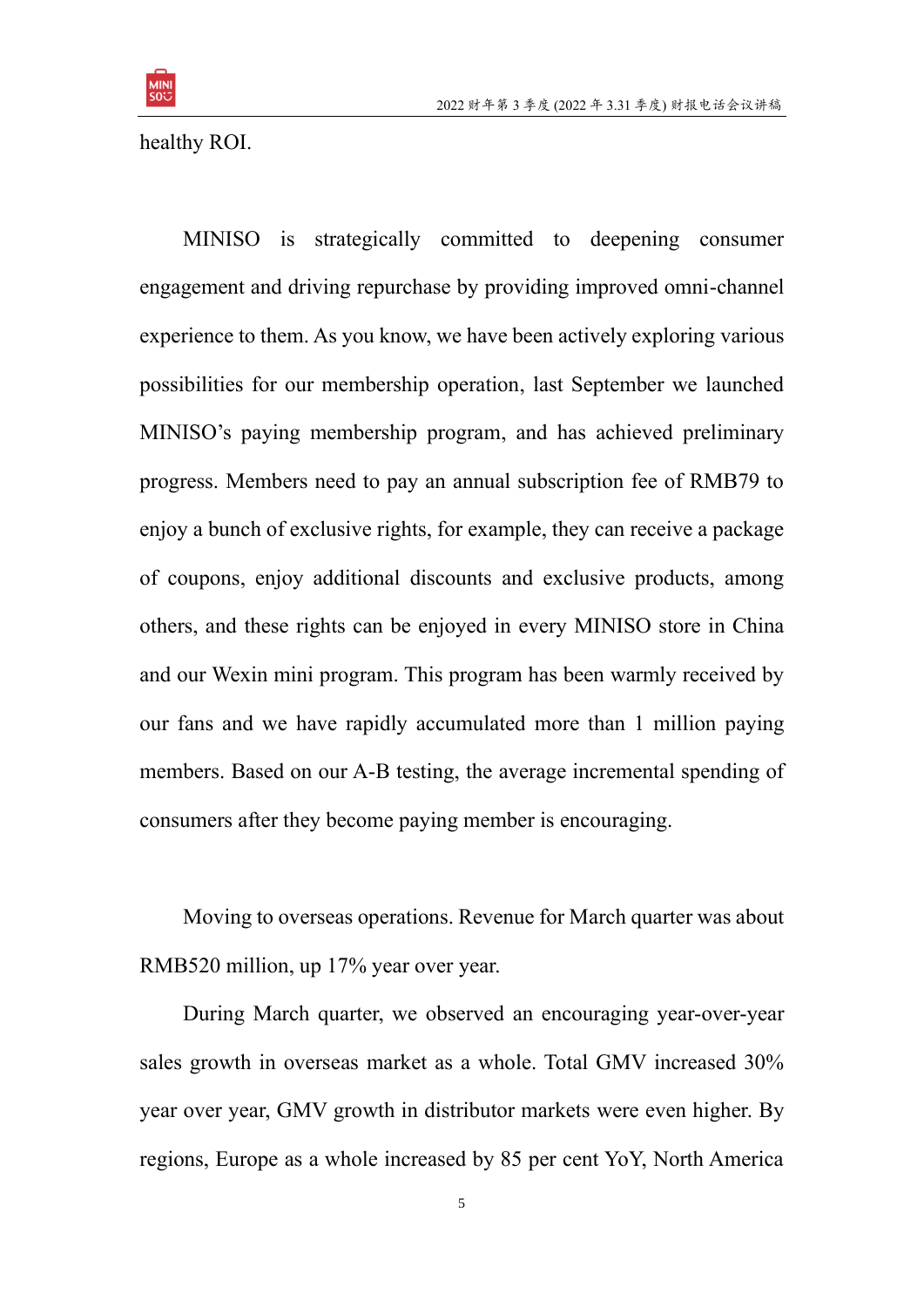

65 per cent, Latin America 45 per cent, the Middle East and North Africa 20 per cent, and Asia excluding China 10 per cent. By countries, we saw YoY growth of about 80 per cent in the U.S., 60 per cent in Mexico, nearly 30 in India and 20 in Indonesia.

We added 39 stores on a net basis in March quarter, compared to 29 stores a year ago. We have been relatively restrained in opening overseas stores during the pandemic in the past two years in order to control risks. Now, observing the stable recovery trend in the past several quarters, we plan to speed up the pace of opening overseas stores this year. We are quite confident to open more overseas stores in this year.

In overseas markets, 74 stores or 4% of our total overseas stores had not resumed operations as of March 31, flat quarter-over-quarter, the majority of such stores were concentrated in Asian countries excluding China, and Latin America. It reflects the lingering effect of the pandemic on our operations in these two regions.

Our efforts in product never stopped, during the past two years, we made full use of the time window to strengthen our core capabilities, one of them is product localization. As its preliminary results, we have accelerated product launch in major overseas markets in this year. Take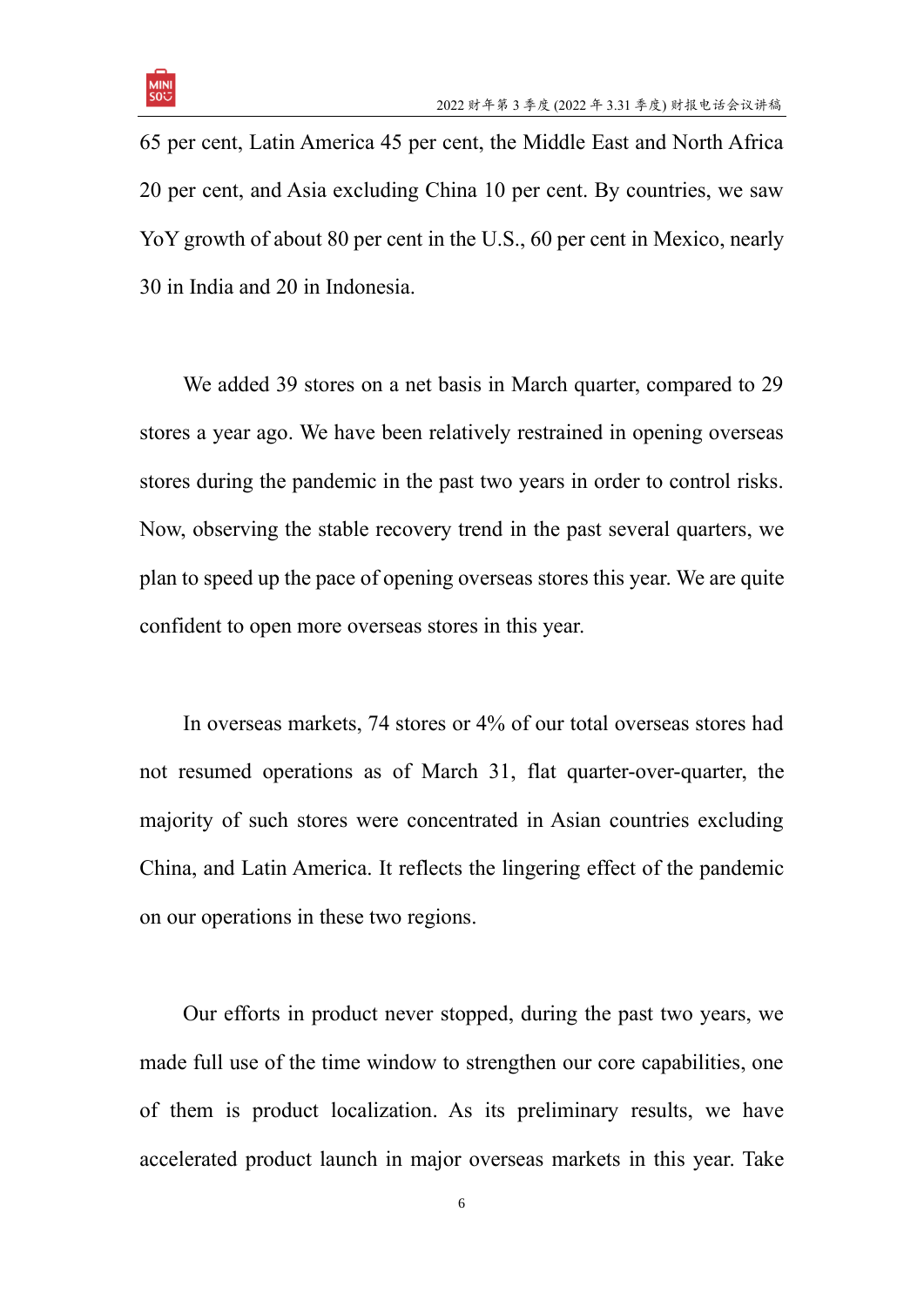

Latin America as an example, we successfully launched 1,100 new SKUs in the March quarter, and contributed directly to the 45% YoY GMV growth. We will continue to strengthen our overseas design capacities, and offer more localized products to consumers in overseas in a timely and accurate manner.

Now, let me introduce the developments of TOP TOY.

The pandemic has inevitably impacted TOP TOY's short-term performance, but we continued to followed our established strategy in the quarter and made steady progress. On the revenue side, offline revenue increased by three times year over year, while online business ramped up quickly and contributed more than 10% of revenue in this quarter from nil last year.

In the long term, we see huge potentials of the pop toy market. According to a report by Frost & Sullivan, the size of pop toy market in China has increased rapidly at a CAGR of 34% from 2017 to 2021, and is estimated to grow at a CAGR of 24% from 2022 to 2026, before its size reaches RMB110 billion.

The fast growth of pop toy market in China is laid on four pillars: diversified products, sales channel expansion, increasing importance of IP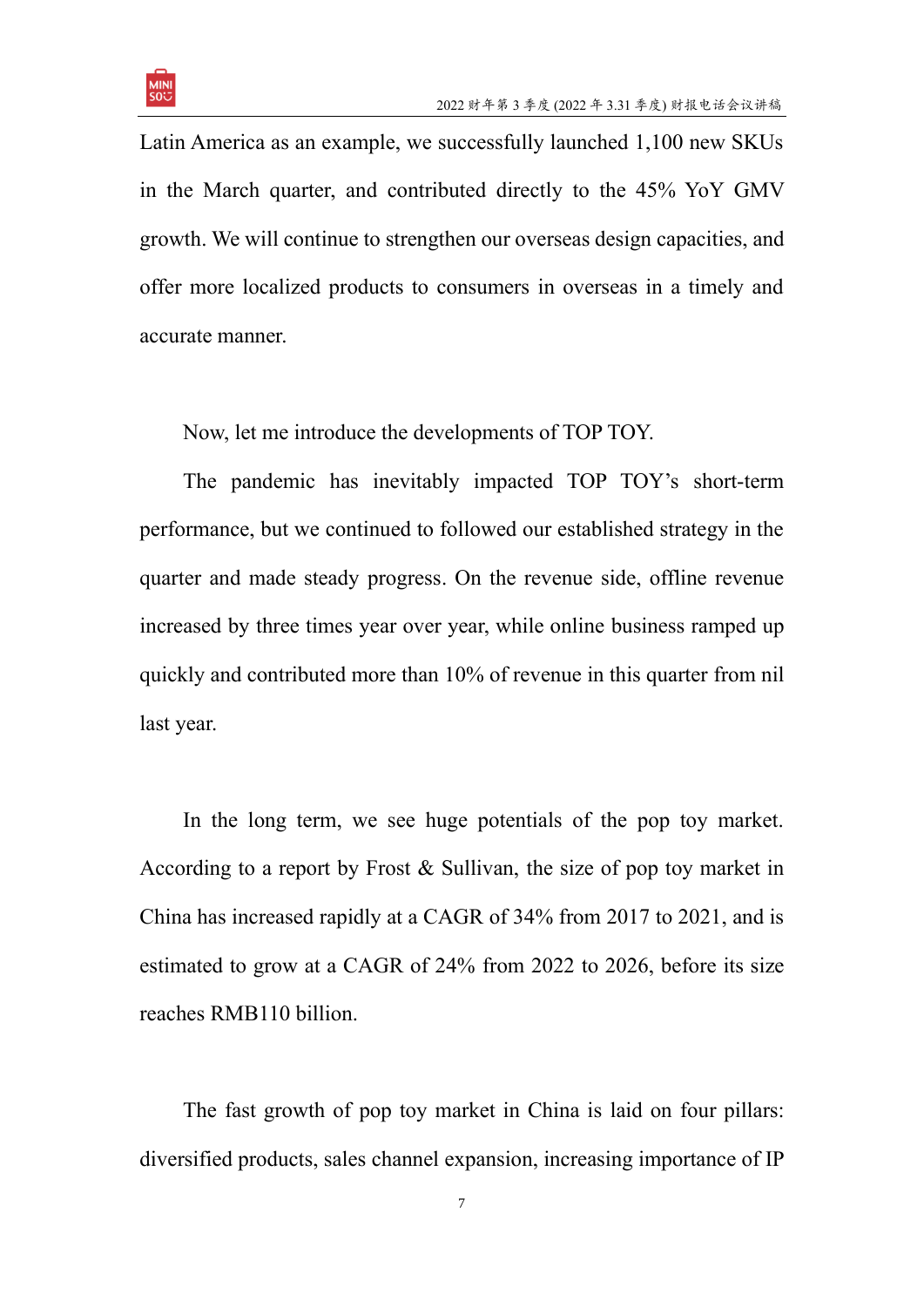

incubation and co-branding, and growing fan base. TOP TOY is strategically committed to develop its portfolio of diversified products, such as toy bricks with Chinese elements, and to explore omni-channel strategy, to improve capabilities in IP incubation and operation, and to understand more about the Generation Z. Going forward, TOP TOY will follow its own way of interest-based consumption in pop toy business.

In March quarter, merchandize gross margin of TOP TOY reached a healthy level of 45%, improved sequentially. Merchandise gross margin of TOP TOY's proprietary products stabilized at around 65% and revenue contribution has surpassed 10%.

Take Sanrio, MINISO's long-term partner of IP co-branding, as an example. TOP TOY launched co-branded IP products with Sanrio since day one and achieved encouraging sales performance. A new product of TOP TOY's newly incubated IP *"Strong Lucky Cat"* became the best-selling SKU during this quarter.

In addition, TOP TOY continued to focus on potential categories such as toy bricks. In March, TOP TOY launched original VINTAGE home appliance series under the label of "China Bricks" and this original series became top-sellers and was posted by many Generation Z consumers on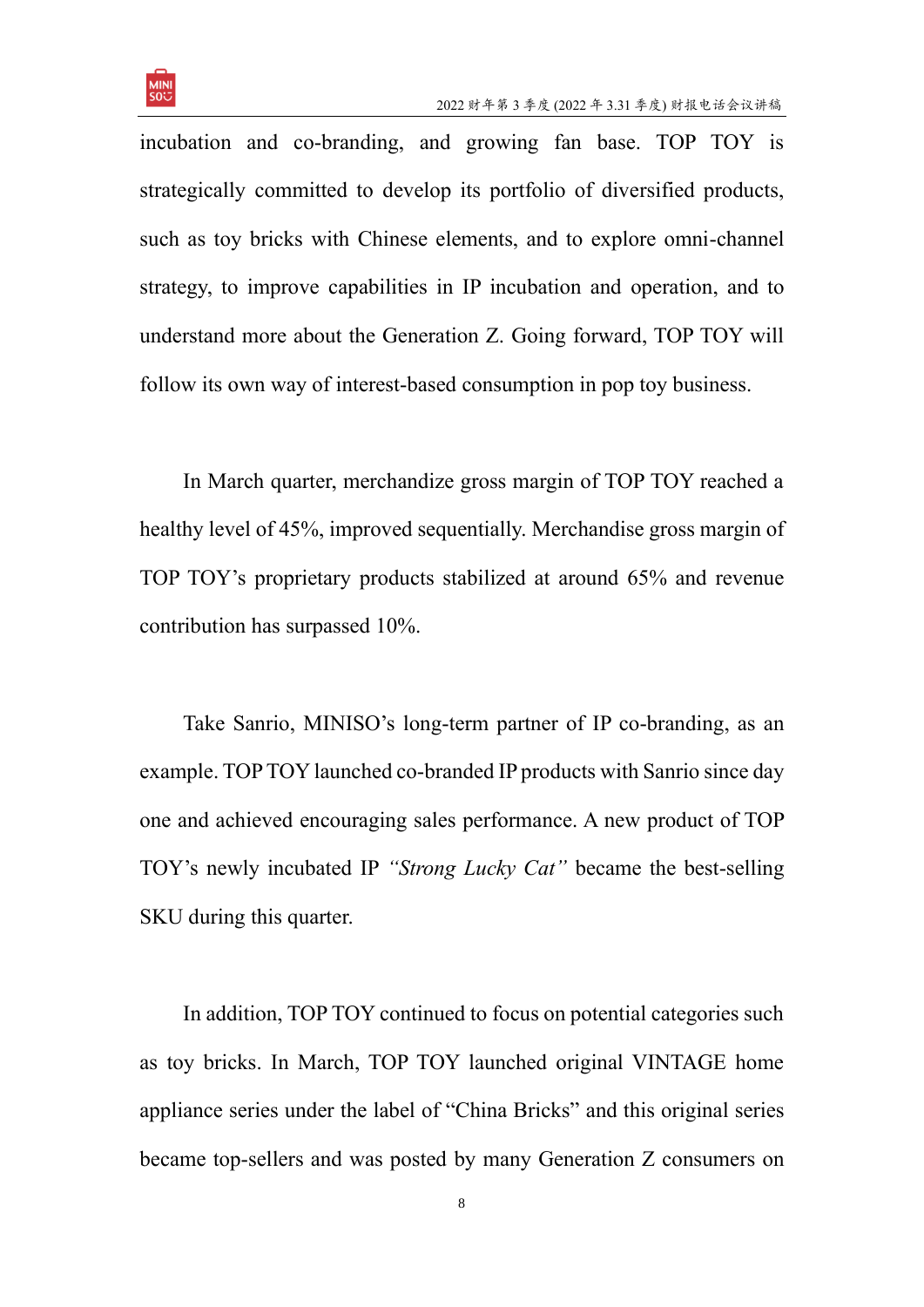

social media because it reminded them childhood. That is why we believe toy bricks has a huge addressable market and growth potential, TOP TOY has several toy bricks products in pipeline and will continue to explore the potential of "China Bricks" and to offer diversified toy bricks to young consumers .

Thanks. That concludes my prepared remarks, I will now turn the call to our CFO for financial review.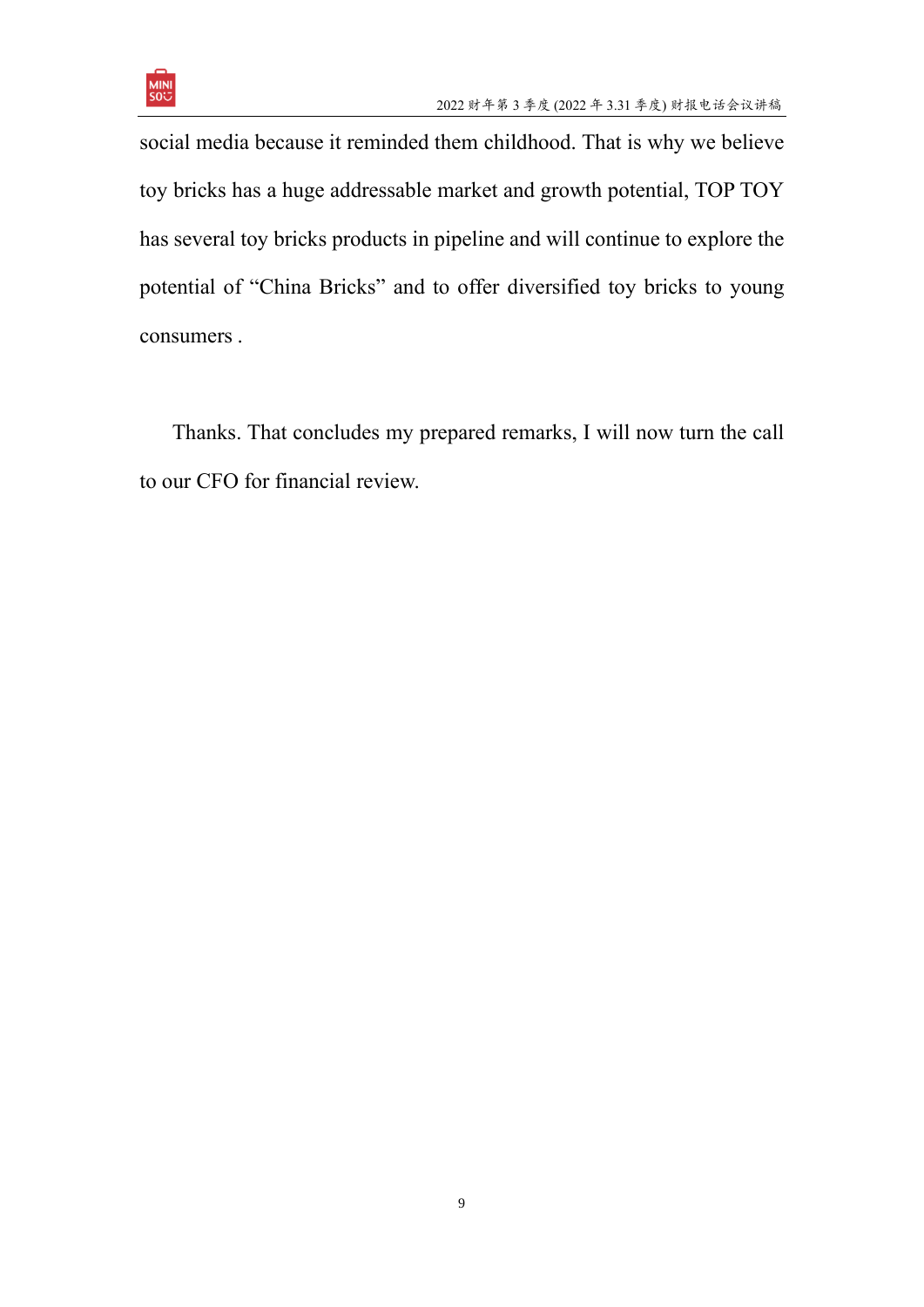

## **CFO Script**

Hello everyone, thank you for joining us. Today I will start my remarks with a review of March Quarter's financial results and then provide additional color regarding June quarter. Please note that I will talk about financials in RMB, and I will also refer to some non-IFRS measures, which have excluded share-based compensation expenses.

**Revenue** for March quarter was RMB2.34 billion, including 1.82 billion in China and 520 million in overseas market. In China, revenue from offline business of MINISO brand was 1.56 billion, revenue from e-Commerce of MINISO brand was 126 million, revenue from TOP TOY was 111 million.

**From a year-over-year perspective,** our revenue increased by 5 per cent year over year, primarily driven by the 17 percent year-over-year growth in overseas market, but dragged by the 2 percent year-over-year growth in China, which was caused by the lingering effect of the Omicron variant. As we mentioned in CEO's prepared remarks, **in China** in this quarter, revenue from offline business of **MINISO brand** grew by 1 per cent year over year. The pandemic has negatively affected our revenue in China in two ways: firstly, it caused temporarily closure of our stores, for example, more than 300 or 10 per cent of MINISO stores were temporarily closed in March; secondly, for those stores opened, the lock-down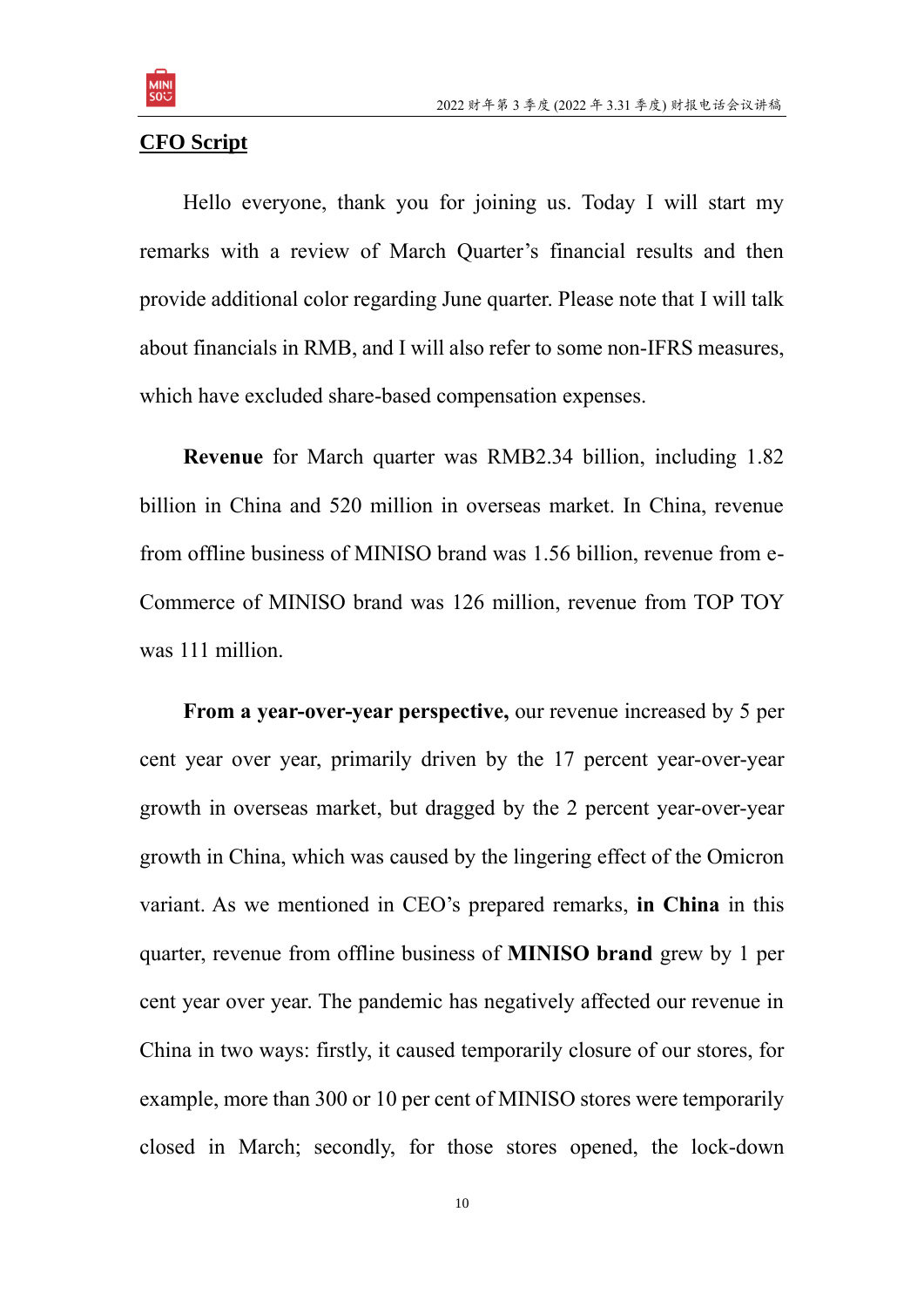

measures taken by local governments have significantly impacted their traffic. We estimate the GMV loss for the month of March alone was around 300 million, which translates into a revenue loss of about 200 million. For **TOP TOY brand**, although it recorded a year-over-year revenue growth rate of more than 300 per cent, its operation was also negatively impacted by the Omicron variant, with more than 10% of its stores were temporarily closed in March.

**In overseas market,** the year-over-year growth comes from both distributor markets and subsidiary markets, with a part of shipment to overseas distributors was deferred to June quarter because of the pandemic has impacted the operation of our logistics and transportation service providers. However, considering the strong replenishment demands from overseas market after an encouraging GMV growth this quarter, and considering that more stores will be opened in the coming quarters, we expect a decent growth of shipment revenue to overseas in the coming quarters.

**From a quarter-over-quarter perspective**, revenue from overseas market down 28 per cent. As you may know that our overseas business is subject to seasonality, typically with the strongest performance in December quarter and the lowest in March quarter. For example, our overseas revenue decreased by 40 per cent sequentially in March quarter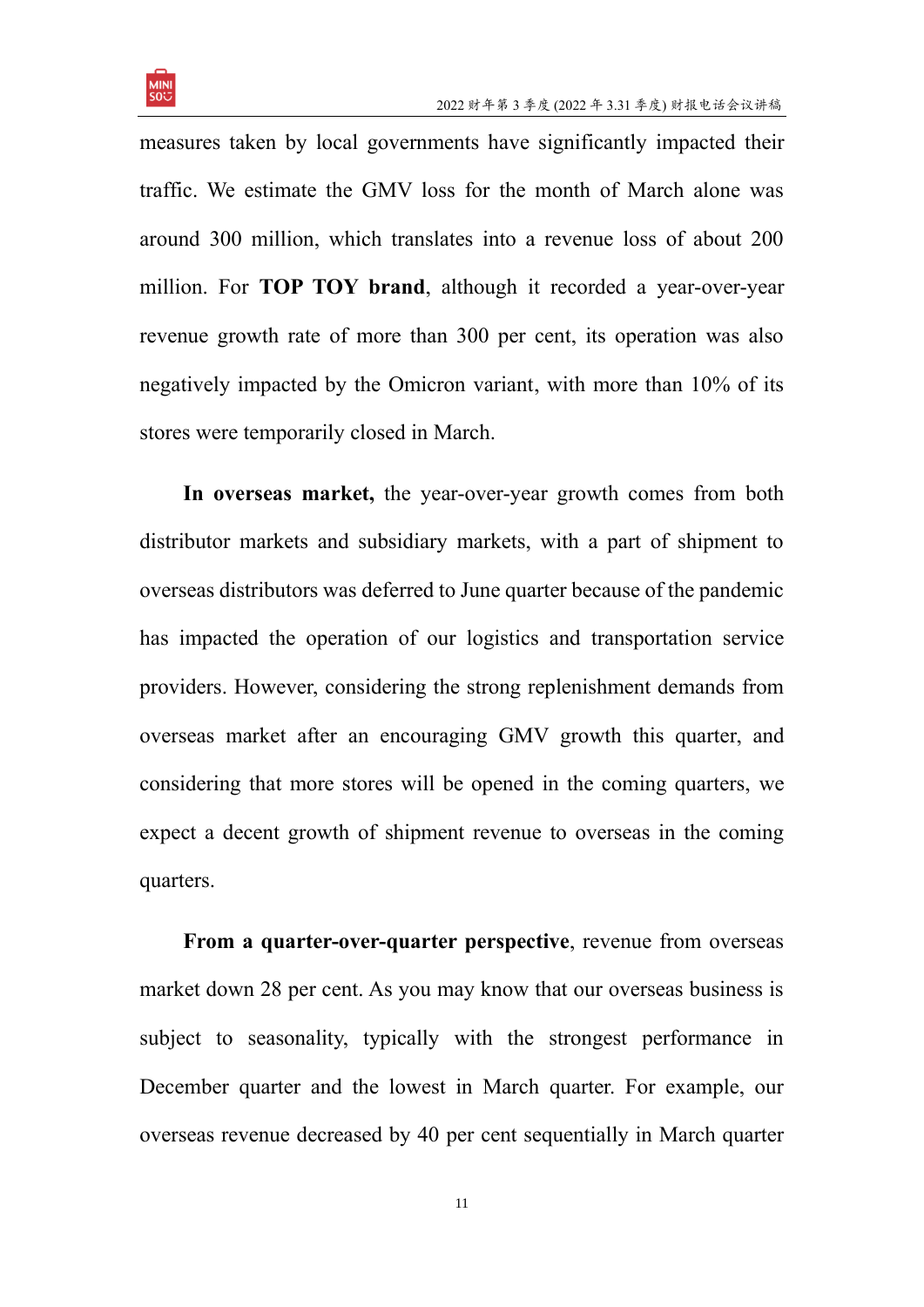

of 2019, which to some extent represented a normalized seasonality before the pandemic. The stronger seasonality in March quarter of 2022 is a proof of continued recovery in overseas market.

**Gross profit** was 707 million, increased by about 13 per cent year over year and decreased by 18 per cent quarter over quarter. **Gross margin**  was 30.2 per cent, compared to 28.1 per cent a year ago and 31.1 per cent a quarter ago. The year-over-year increase was primarily due to: one, revenue contribution of overseas market increased by about 2 per cent, from about 20 per cent in the same period of 2021 to 22 per cent in this quarter, as you know, our overseas operation usually has higher gross margin than our operation in China, and two, higher gross margin contributed by those new products under the strategic brand upgrade of MINISO in China. The quarter-over-quarter decrease was mainly due to decreased revenue contribution from overseas market from about 26 per cent to about 22 percent.

Excluding share-based compensation expenses, **Selling and distribution expenses** were 352 million, increased by 28 per cent year over year and decreased by 5 per cent quarter over quarter. The year-over-year increase was primarily attributable to: **one,** increased personnel-related expenses; **two,** increased licensing expenses in relation to our newly launched IP products; **and three,** increased promotion and advertising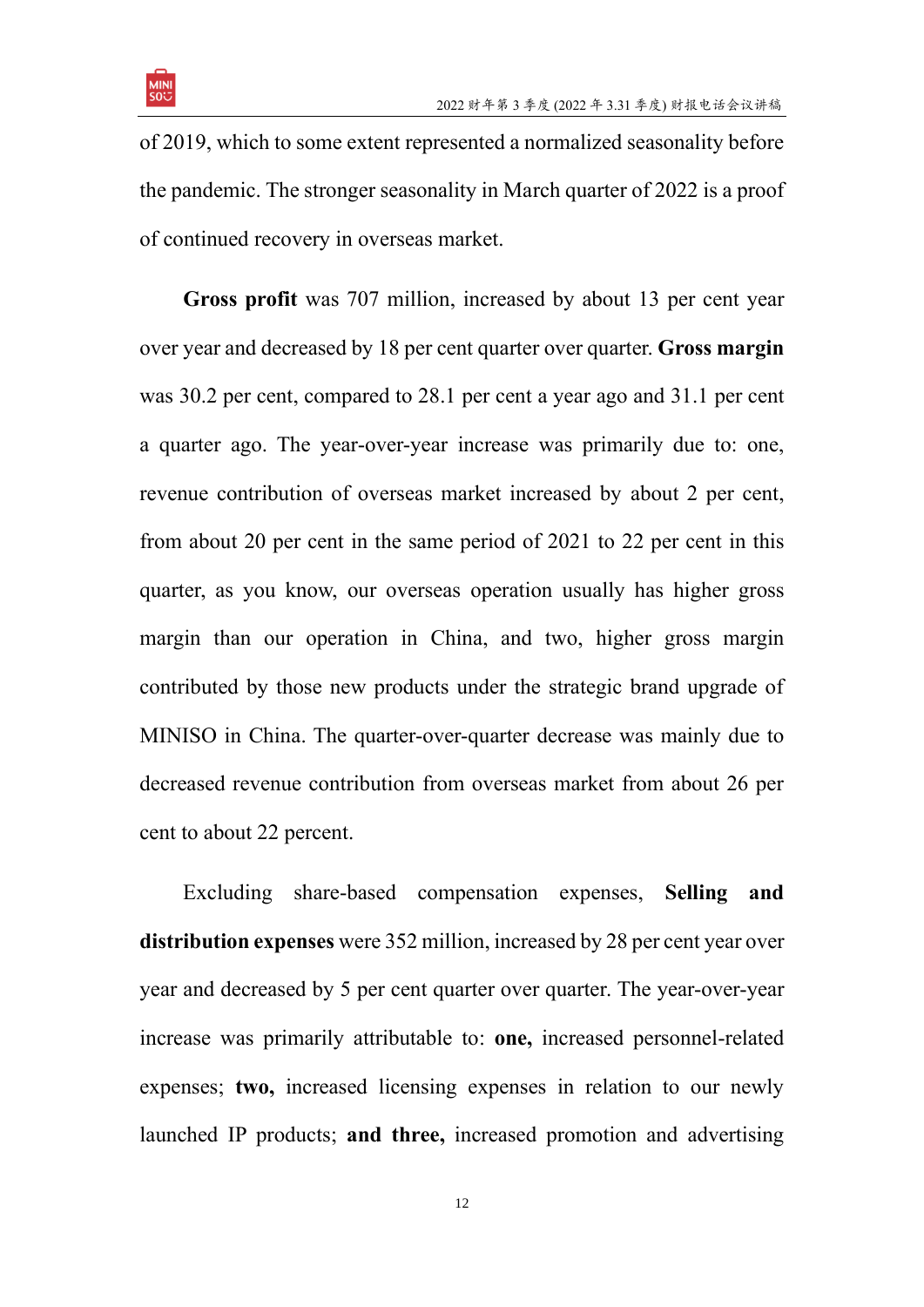

expenses in relation to the refreshment of MINISO stores in China, partially offset by decreased logistics expenses. The quarter-over-quarter decrease was due to decreased logistics expenses, licensing and travelling expenses.

**General and administrative expenses** were 191 million, increased by 22 per cent year over year and decreased by 11 per cent quarter over quarter. The year-over-year increase was primarily due to: increased depreciation and amortization expenses in relation to the land use right of our headquarter building project, and increased personnel-related expenses and tax and surcharges. The quarter-over-quarter decrease was primarily due to: decreased personnel-related expenses, and decreased financial and legal service fee.

**Turning to profitability.** Operating profit was 141 million, compared to 161 million in the same period of 2021 and 255 million in the previous quarter. Operating margin was 6 per cent, compared to 7.2 per cent a year ago and 9.2 per cent a quarter ago.

Adjusted net profit was 111 million, compared to 149 million in the same period of 2021 and 205 million in the previous quarter. Adjusted net margin was 4.7 per cent, compared to 6.7 per cent in the same period of 2021 and 7.4 per cent in the previous quarter.

Adjusted basic and diluted earnings per ADS were 36 cents in this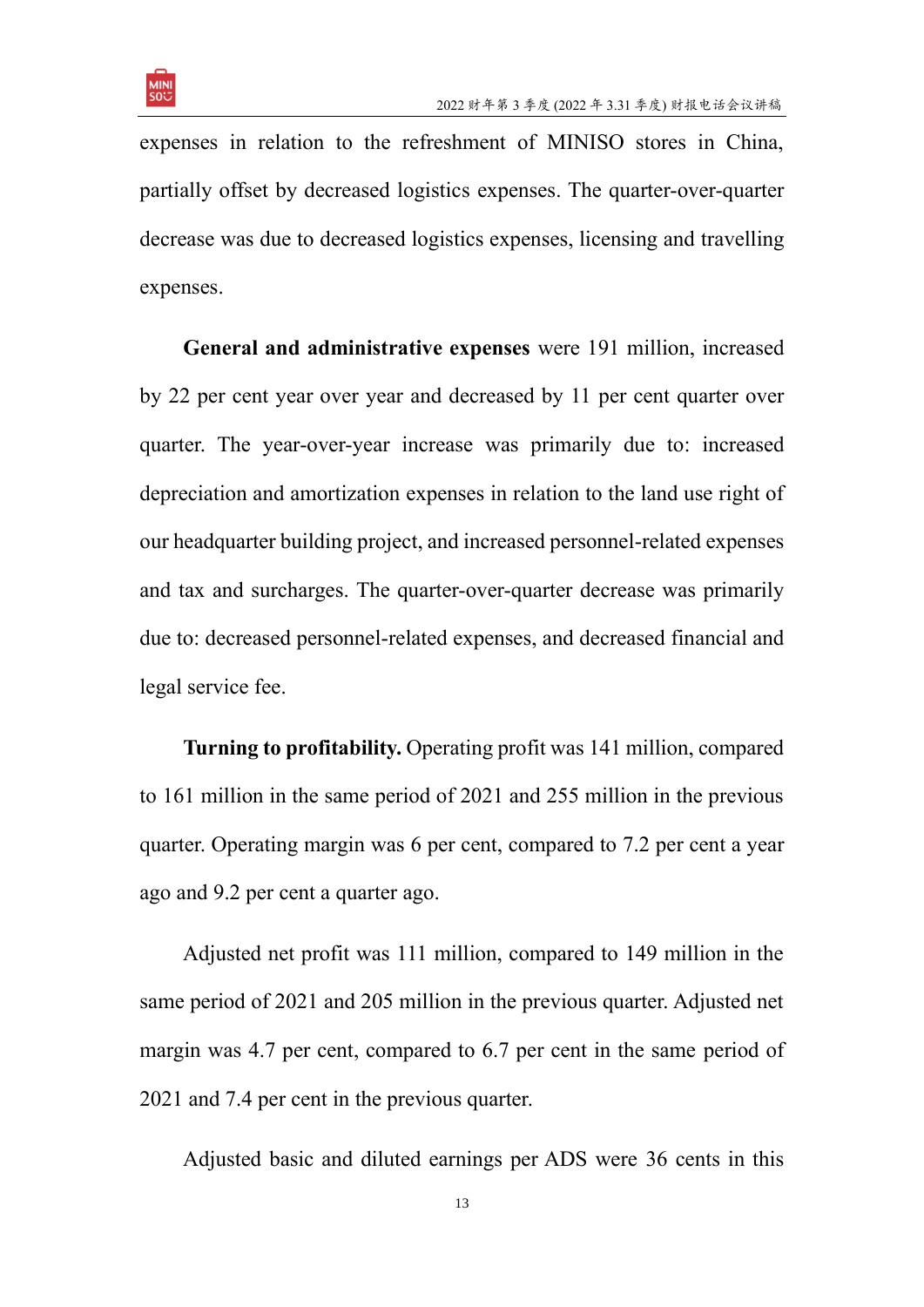

quarter, compared to 52 cents a year ago.

**Turning to cash position.** As of March 31, the combined balance of our cash, cash equivalents, restricted cash and other investments was 5.49 billion, compared to 5.37 billion as of December 31, 2021. Our strong cash position and ample operating cash inflow have positioned us well to cope with any kind of challenges.

**Turning to working capital**, turnovers of inventories improved year over year and stabilized quarter over quarter, trade receivables remain stable on both year-over-year and quarter-over-quarter basis.

Looking ahead into the June quarter of 2022, we continue to operate in significant uncertainties in regards to the timetable of pandemic recovery in China and some Asian countries. In China, our business suffered more in April than in March, with average 380 MINISO stores were temporarily closed, and total GMV down about 10% sequentially. Although we have observed sequential improvement in May, it is more related to seasonality. As it is difficult to predict when the lock-down measures will come to an end, we remain cautious in our outlook for the June quarter. We currently expect our total revenue to be between RMB2.1 billion to RMB2.4 billion, the middle point of the range represents a decrease of 9 per cent year over year.

Our margins have been and are expected to be pressured during this